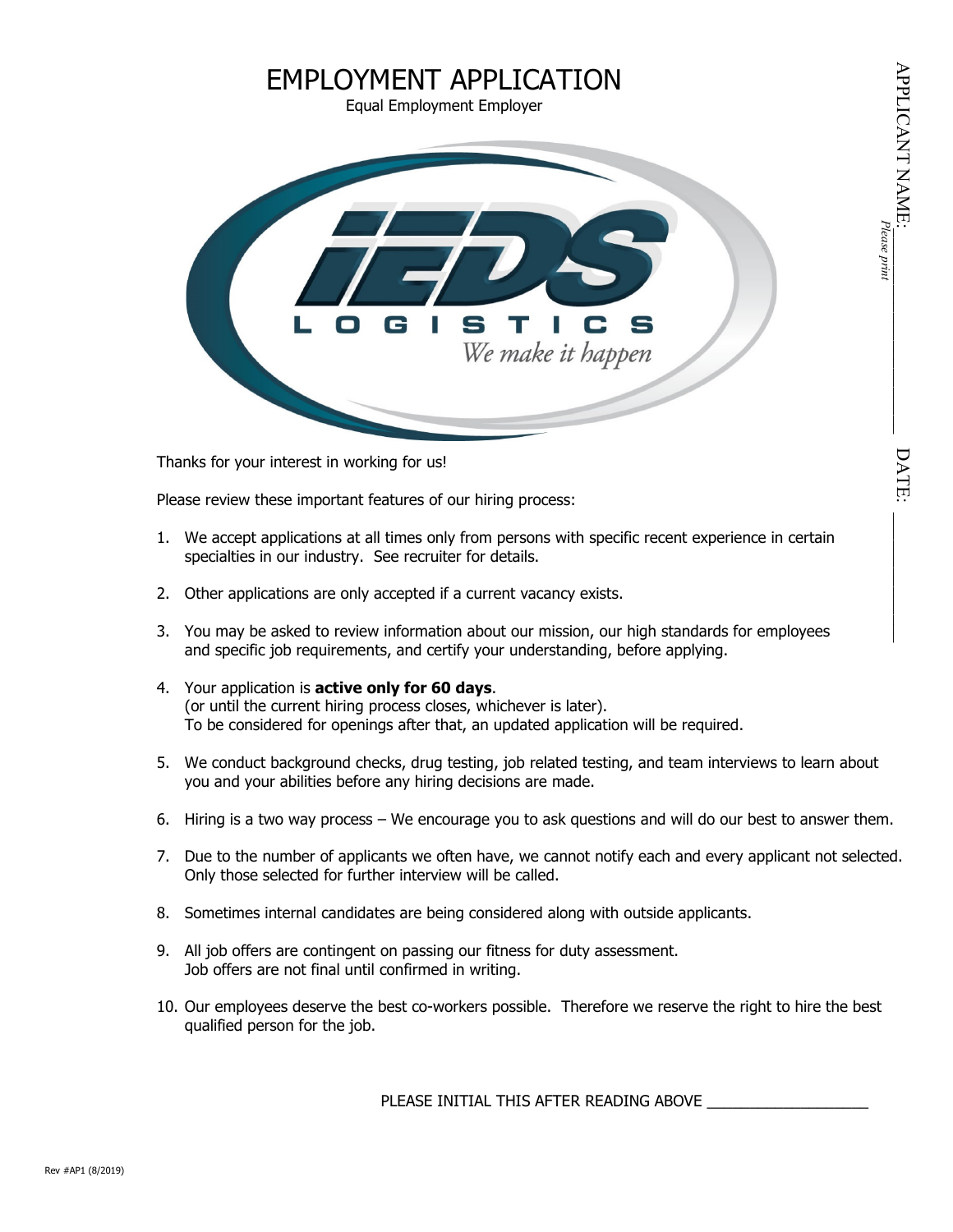

# APPLICATION FOR EMPLOYMENT

WE ARE AN EQUAL OPPORTUNITY EMPLOYER All qualified applicants considered regardless of race, religion, color, age sex, marital status, nationality, veteran status or non-disqualifying disability.

#### INSTRUCTIONS – PLEASE READ

This is a general employment application required for all jobs. If a job vacancy exists, you may also be asked to complete a more detailed survey of your qualifications as they relate to a specific job in our company. Answer all items, even if you have a resume. Check over your final application for accuracy, especially important numbers like phone numbers, etc. Please sign & date the application where indicated. If you need another form or have questions, please feel free to ask.

| <b>Today's Date</b>                                                                                    |               |                            |                                 |                                                                                      |                          |                           |              |  |                               |
|--------------------------------------------------------------------------------------------------------|---------------|----------------------------|---------------------------------|--------------------------------------------------------------------------------------|--------------------------|---------------------------|--------------|--|-------------------------------|
| <b>Last Name</b>                                                                                       |               | <b>First Name</b>          |                                 | Initial                                                                              |                          | Other names used, dates:  |              |  |                               |
| <b>Present Street Address</b>                                                                          |               |                            |                                 | City                                                                                 |                          |                           | <b>State</b> |  | Zip                           |
| Previous Address if at present address less than 3 years                                               |               |                            |                                 | City                                                                                 |                          |                           | <b>State</b> |  | Zip                           |
| <b>Email Address</b><br><b>Home or Cell Phone Number</b>                                               |               |                            | <b>Emergency Contact Person</b> |                                                                                      | <b>Emergency Phone</b>   |                           |              |  |                               |
| Are you at least 18 years<br>of age?                                                                   | work permit?  | If under 18, do you have a |                                 | Can you provide proof that you can be<br>lawfully employed in the U.S.?<br>products? |                          | Are you a user of tobacco |              |  |                               |
| Have you applied for<br>work here before?                                                              | If yes, when? |                            |                                 | company before?                                                                      | Have you worked for this |                           |              |  | If yes, when and in what job? |
| Do any of your relatives or persons of your same household work here? If yes, please give their names. |               |                            |                                 |                                                                                      |                          |                           |              |  |                               |

| <b>Position Applied For:</b>  |                                                                                                      | Have you done this kind of work before? If yes,<br>where?                                                                   | Date you are available to start                   |
|-------------------------------|------------------------------------------------------------------------------------------------------|-----------------------------------------------------------------------------------------------------------------------------|---------------------------------------------------|
|                               | List other jobs you believe you may be qualified for:                                                |                                                                                                                             |                                                   |
| How were you referred to us?  |                                                                                                      |                                                                                                                             |                                                   |
|                               | □ Newspaper □ Employee Referral (name)<br>□ Newspaper □ Employee Referral (name)                     | □ School (name)<br>□ School (name)                                                                                          |                                                   |
|                               |                                                                                                      |                                                                                                                             |                                                   |
| Your preferred Schedule:      |                                                                                                      | What week days and hours are best for you?                                                                                  | What would be your second                         |
|                               | $\Box$ Full Time $\Box$ Temp./ Seasonal $\Box$ Part Time $\Box$ On Call                              |                                                                                                                             | choice?                                           |
|                               | Check if you are willing to accept regular work on:                                                  | □ Full Time □ Temp. / Seasonal □ Day Shift □ Night Shift □ Weekends □ Part Time □ On Call □ Evening Shift □ Variable Shifts | Can you stay late on short<br>notice if required? |
|                               | Any prior commitments which would require absence<br>Of more than a few hours in the next 12 months? | If yes, please explain:<br>$\Box$ Yes $\Box$ No                                                                             |                                                   |
| other business or employment? | Are you now, or do you expect to be engaged in any                                                   | If yes, please explain:<br>$\Box$ Yes $\Box$ No                                                                             |                                                   |
|                               |                                                                                                      | List any certificates or licenses you hold related to your qualifications for the work you seek:                            | Are you willing to relocate?                      |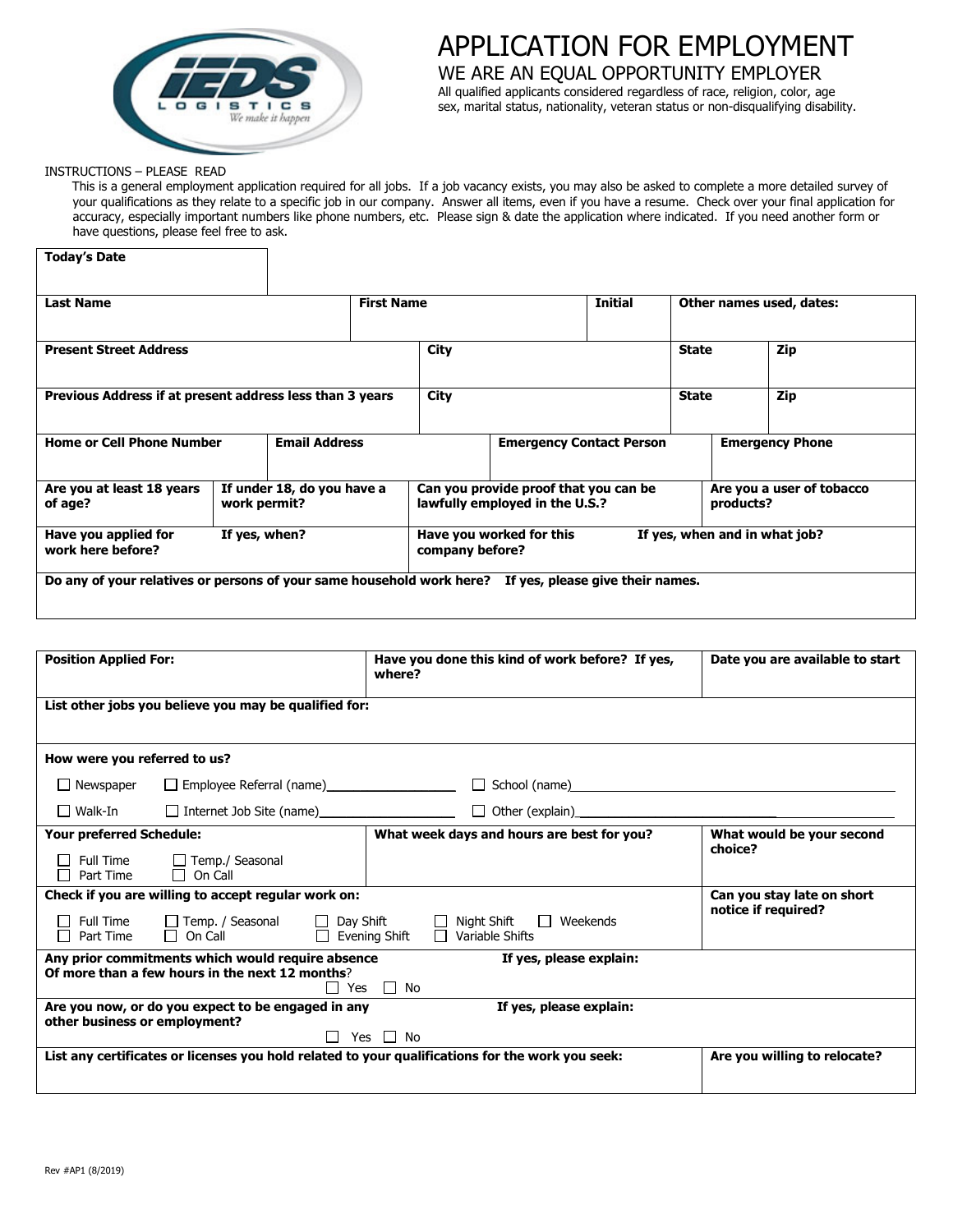## **EDUCATION**

| <b>School Name &amp; Full Address</b>                                     |       | <b>Attended Dates:</b>             | <b>Graduated?</b> | Degree & Major Area | <b>GPA</b> |  |  |  |
|---------------------------------------------------------------------------|-------|------------------------------------|-------------------|---------------------|------------|--|--|--|
| <b>High School</b>                                                        | From: | To:                                |                   |                     |            |  |  |  |
| College/Univ.                                                             |       |                                    |                   |                     |            |  |  |  |
| College/Univ.                                                             |       |                                    |                   |                     |            |  |  |  |
| <b>Trade, Other</b>                                                       |       |                                    |                   |                     |            |  |  |  |
| Are you currently a student?<br>If yes, Explain:                          |       | <b>Scholastic honors achieved:</b> |                   |                     |            |  |  |  |
| Outside activities while in school which you feel reflect your abilities: |       |                                    |                   |                     |            |  |  |  |
| Plans for future education/training:                                      |       |                                    |                   |                     |            |  |  |  |

### **WORK HISTORY** – Start with PRESENT or most recent employer. Include MILITARY experience or volunteer work if full time or your major activity.

| <b>Name of Organization</b>             |                    | <b>Employment Dates (Month and year)</b> |                                             |  | <b>Type of Business or Industry</b> |     |  |
|-----------------------------------------|--------------------|------------------------------------------|---------------------------------------------|--|-------------------------------------|-----|--|
|                                         |                    | From                                     | To                                          |  |                                     |     |  |
|                                         |                    |                                          |                                             |  |                                     |     |  |
| <b>Street Address</b>                   |                    |                                          | City                                        |  | <b>State</b>                        | Zip |  |
|                                         |                    |                                          |                                             |  |                                     |     |  |
| <b>Supervisor Name, Title:</b>          | May we<br>contact? | <b>Phone Number</b>                      | <b>Employment Status (FT, PT, Contract)</b> |  |                                     |     |  |
| Your job title(s), duties, skills used: |                    |                                          |                                             |  | <b>Reason for leaving:</b>          |     |  |
|                                         |                    |                                          |                                             |  |                                     |     |  |

|                     |                                             | <b>Type of Business or Industry</b>      |                            |     |
|---------------------|---------------------------------------------|------------------------------------------|----------------------------|-----|
| From                | To                                          |                                          |                            |     |
|                     |                                             |                                          |                            |     |
|                     | City                                        |                                          | <b>State</b>               | Zip |
|                     |                                             |                                          |                            |     |
| <b>Phone Number</b> | <b>Employment Status (FT, PT, Contract)</b> |                                          |                            |     |
|                     |                                             |                                          |                            |     |
|                     |                                             |                                          | <b>Reason for leaving:</b> |     |
|                     |                                             |                                          |                            |     |
|                     |                                             |                                          |                            |     |
|                     |                                             | <b>Employment Dates (Month and year)</b> |                            |     |

| <b>Name of Organization</b>             | <b>Employment Dates (Month and year)</b> |                                             | <b>Type of Business or Industry</b> |                            |     |
|-----------------------------------------|------------------------------------------|---------------------------------------------|-------------------------------------|----------------------------|-----|
|                                         | From                                     | To                                          |                                     |                            |     |
|                                         |                                          |                                             |                                     |                            |     |
| <b>Street Address</b>                   |                                          | City                                        |                                     | <b>State</b>               | Zip |
|                                         |                                          |                                             |                                     |                            |     |
| <b>Supervisor Name, Title:</b>          | <b>Phone Number</b>                      | <b>Employment Status (FT, PT, Contract)</b> |                                     |                            |     |
|                                         |                                          |                                             |                                     |                            |     |
| Your job title(s), duties, skills used: |                                          |                                             |                                     | <b>Reason for leaving:</b> |     |
|                                         |                                          |                                             |                                     |                            |     |
|                                         |                                          |                                             |                                     |                            |     |